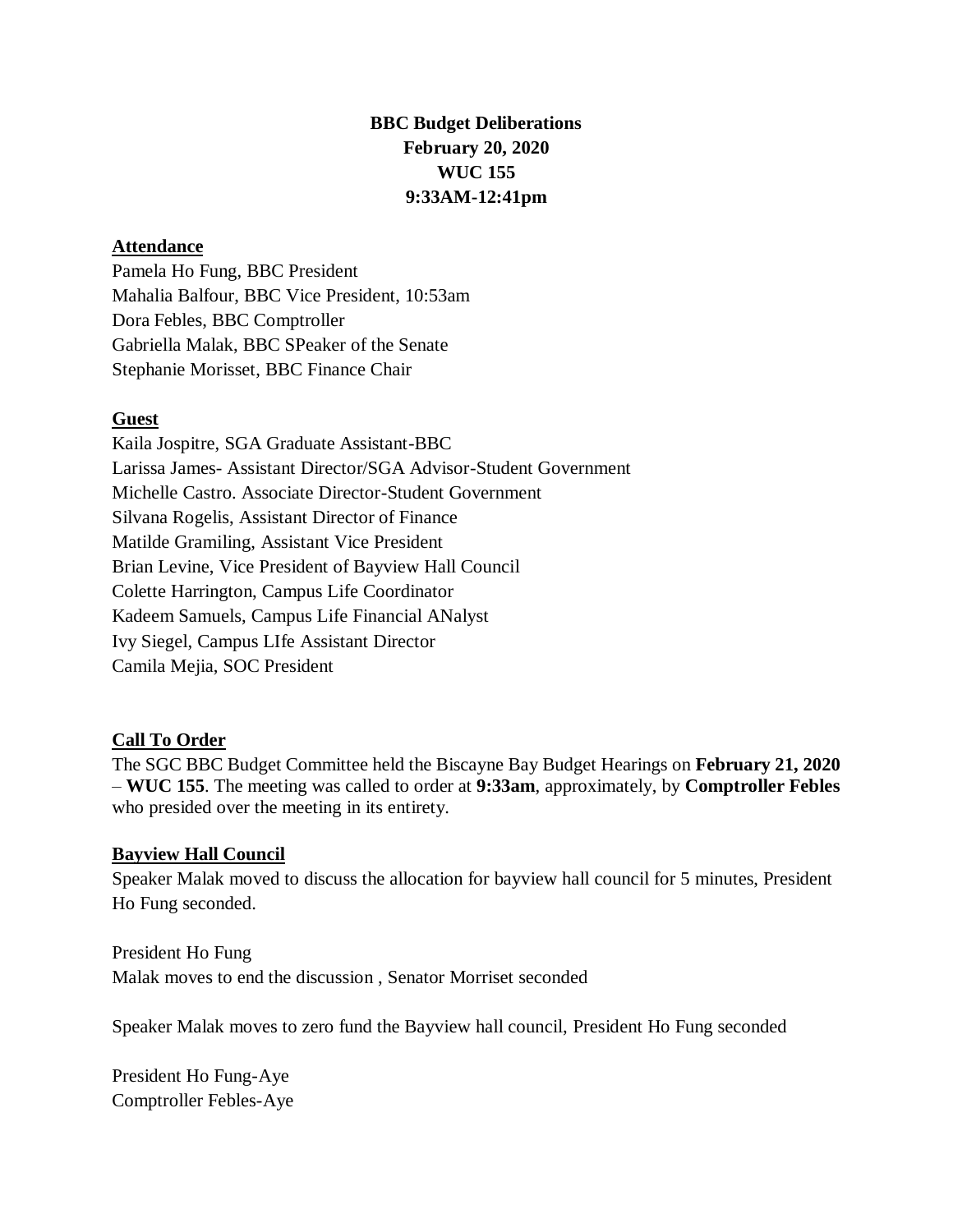Senator Morisset-Aye Speaker Malak-Aye

# **SGCBBC Budget Committee allocated 0 to Bayview Hall Council. WIth a unanimous vote of, 4-0-0, Bayview Hall Council was zero funded.**

### **Campus Life BBC Programming**

Speaker Malak moves to open discussion for 10 minutes, Senator Morisset seconded.

Speaker Malak moves to end discussion, President Ho Fung seconded Speaker Malak moves to go to recess for 10 minutes , Senator Morisset seconded

Comptroller Febles called the meeting back to order ar 9:58am

Morrisset moves to allocate 55k to Campus Life, President Ho Fung seconded

President Ho Fung Speaker Malak Comptroller Febles Senator Morisset **SGCBBC Budget Committee allocated \$55,000 amount to Campus Life Programming**

#### **FIU @ I75**

President moves to discuss for 10 minutes Speaker Malak seconded Last year I-75 was allocated 47k this year they are asking for 68k.

Speaker Malak suggests to give a 1,500 increase

Speaker Malak moves to allocate 48,500 to FIU-I-75, President Ho Fung seconded

President Ho Fung-aye Vice President Balfour-aye Comptroller Febles-aye Senator Morisset-aye

## **SGCBBC Budget Committee allocated \$48,000 to FIU @I-75**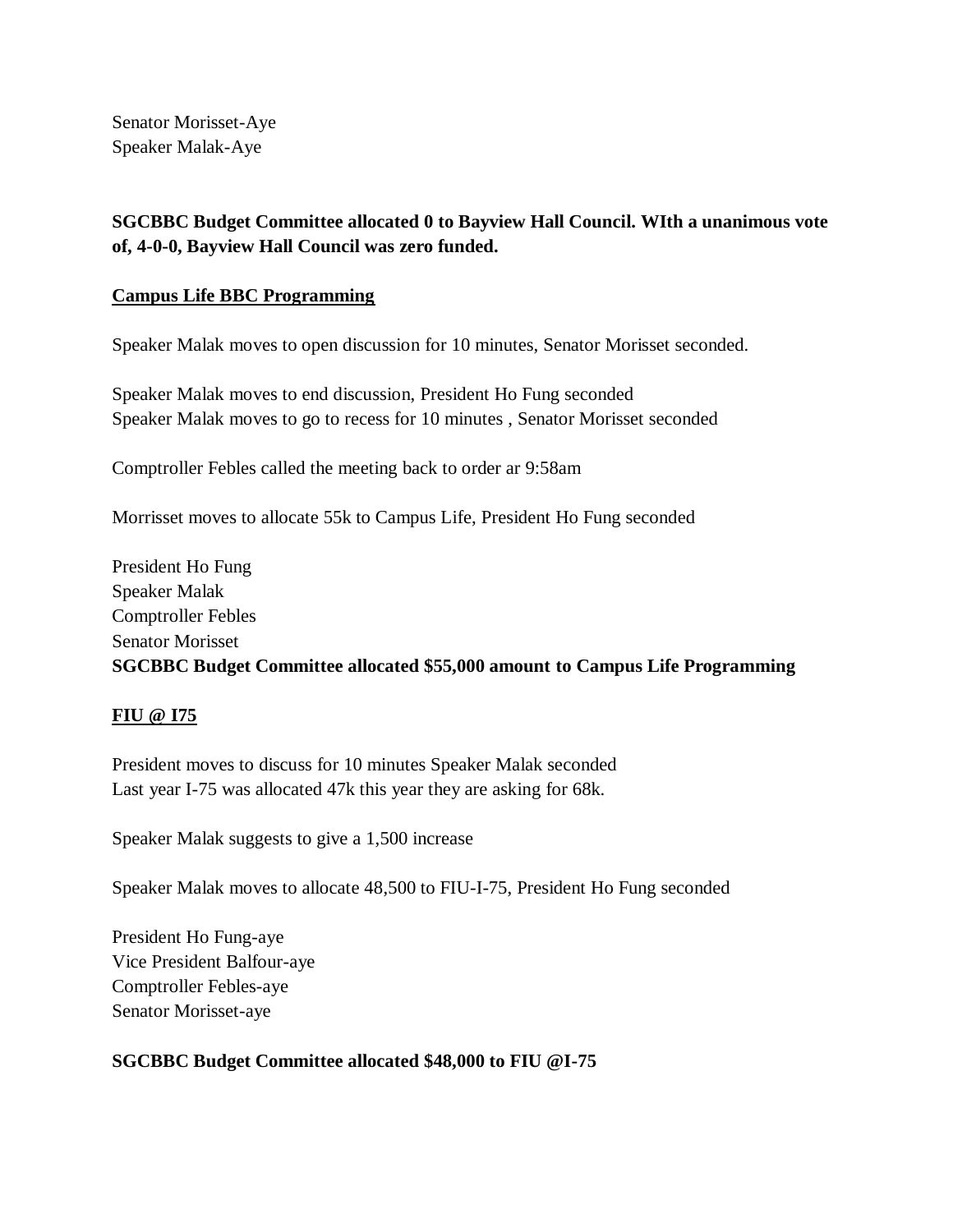### **Leadership Banquet**

Speaker Malak moves to discussion for 5 minutes, Senator Morisset seconded

Senator Morisset suggested to give 5000 to the leadership banquet budget

President Ho Fung moves end discussion Senator Morrisset seconded

President Ho Fung moves to allocate 5,000 to the leadership banquet Speaker Malak seconded

President Ho Fung-aye Speaker Malak-aye Comptroller Febles-aye Senator Morisset-aye

#### **SGCBBC Budget Committee allocated the of 5000 amount to the Leadership Banquet**

#### **Publications-Student Life & Development**

Speaker Malak moves to end the discussion, President Ho Fung seconded. President Ho Fung moved to zero fund Student Publication Speaker Malak seconded

President Ho Fung-aye Speaker Malak-aye Comptroller Febles-aye Senator Morisset-nay **WIth a unanimous vote of, 3-0-1, motion failed** President Ho Fung moves to open discussion for 5 minutes, Speaker Malak seconded, they tabled it President Ho Fung moves to SGCBBC Speaker Malak seconded,

#### **Student Organizations Council**

Speaker Malak moves to recess for 10 minutes, Senator Morrisste seconded Recess ended 10:54am

Speaker Malak moves to open discussion for 5 minutes Senator Morrisset seconded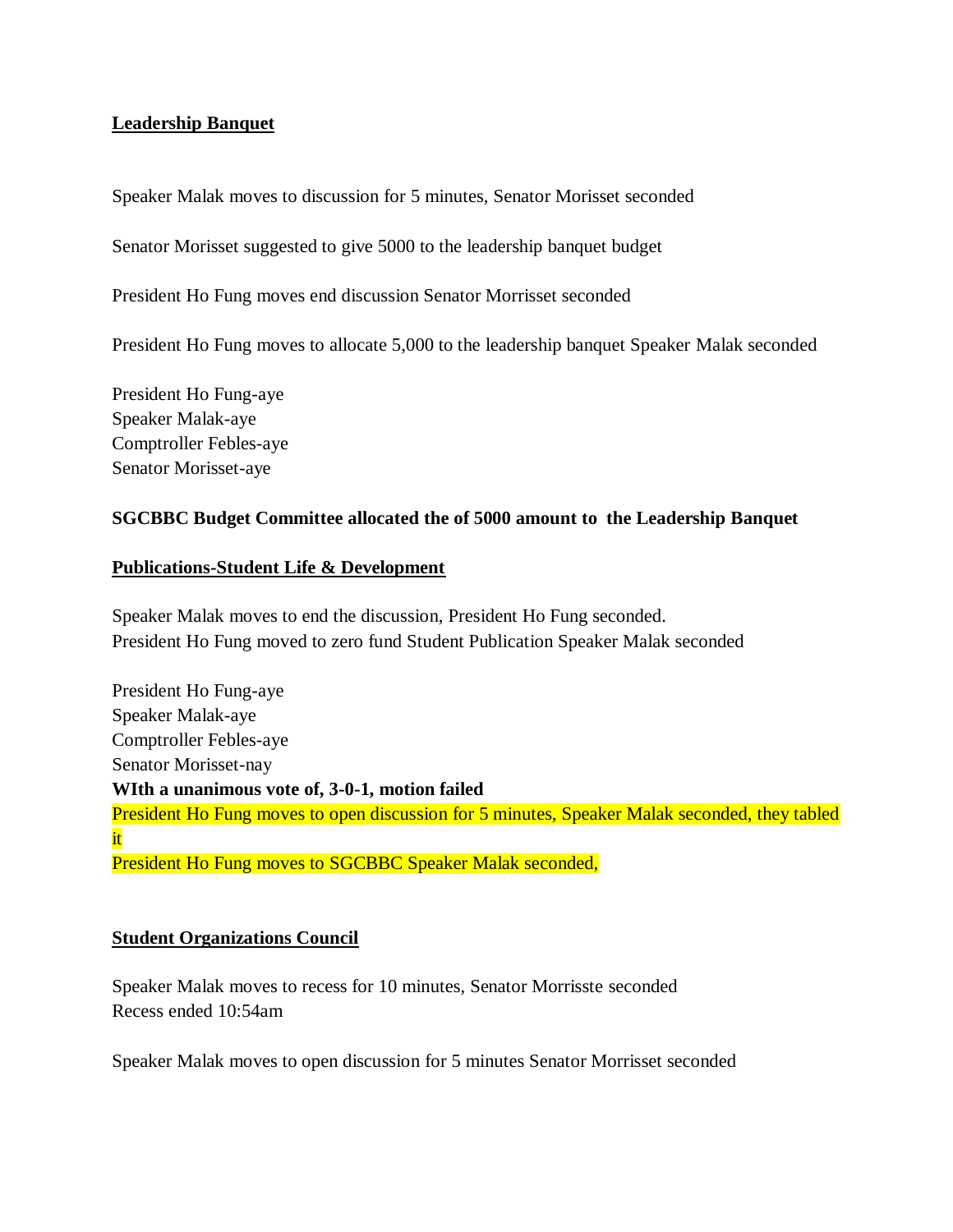Speaker Malak moves to go to recess for 10 minutes Vice President Balfour seconded. Motion passed Comptroller Febles called the meeting to order at 11:16 am

President Ho Fung moved to open discussion for 3 minutes, Speaker Malak seconded President Ho Fung suggested allocating 12k President Ho Fung yielded her time to the SOC President

Speaker Malak moves to end discussion Senator Morriset seconds. Senator Morriset moves to allocate 12,500 to SOC, President Ho Fung seconds

President Ho Fung Vice President Balfour Comptroller Febles Senator Morisset Speaker Malak

## **SGCBBC Budget Committee allocated \$12,500 amount to the Student Organizations Council**

## **ADD PROVISIO INFORMATION**

## **I. Student Programming Council BBC**

President Ho Fung Vice President Balfour Comptroller Febles Senator Morisset Speaker Malak

# **SGCBBC Budget Committee allocated x amount to the Student Programming Council BBC**

## **SGCBBC**

President Ho Fung moves to open discussion for 10 minutes Speaker Malak seconds Speaker Malak moves to move SGCBBC budget allocation for the end Senator Morriset seconded

Speaker Malak moves to go into discussion for 10 minutes.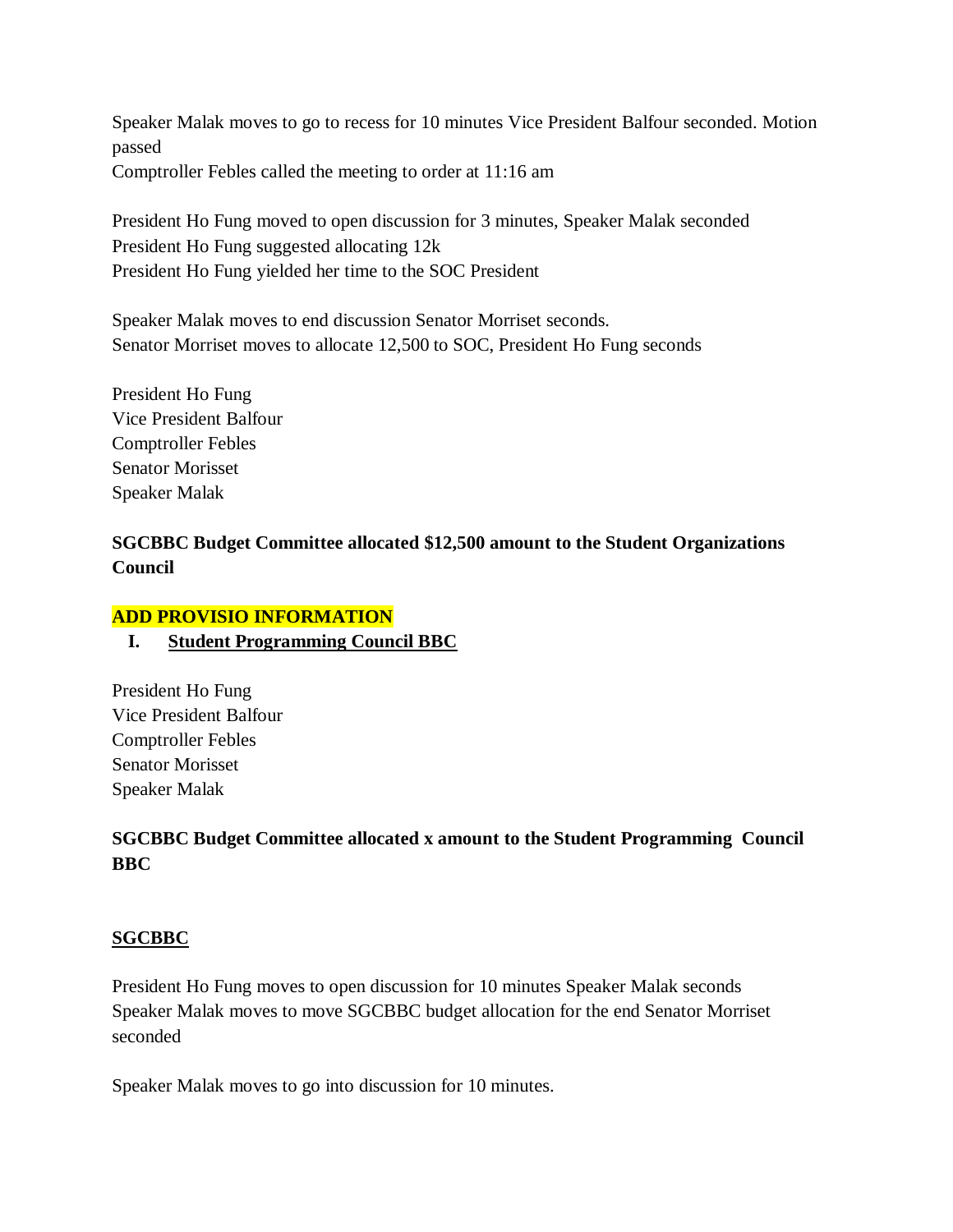Vice President Balfour seconds

Malak moves to allocate SGA-BBC. Senator Morisssete seconds

Speaker Malal moves to allocate \$20,000 to the Main Office line item. Senator Morisset seconds President Ho Fung- Aye Vice President Balfour- Aye Comptroller Febles- Aye Speaker Malak-Aye Senator Morisset-Aye

With a vote of 5-0-0, \$20,000 was allocated to the Main Office.

Speaker Malak moves to allocate \$29,000 to the Front Desk line item. President Ho Fung seconds President Ho Fung- Aye Vice President Balfour- Aye Comptroller Febles- Aye Speaker Malak-Aye Senator Morisset-Aye With a vote of 5-0-0, \$29,000 was allocated to the Front Desk

Speaker Malak moves to allocate \$1,500 to the President Discretionary line item. Senator Morriset seconds President Ho Fung- Aye Vice President Balfour- Aye Comptroller Febles- Aye Speaker Malak-Aye Senator Morisset-Aye With a vote of 5-0-0 \$1,500 was allocated to the President Discretionary

Speaker Malak moves to allocate \$1,000 to the Vice President Discretionary line item. President Ho Fung seconds President Ho Fung- Aye Vice President Balfour- Aye Comptroller Febles- Aye Speaker Malak-Aye Senator Morisset-Aye With a vote of 5-0-0 \$1000 was allocated to the Vice President Discretionary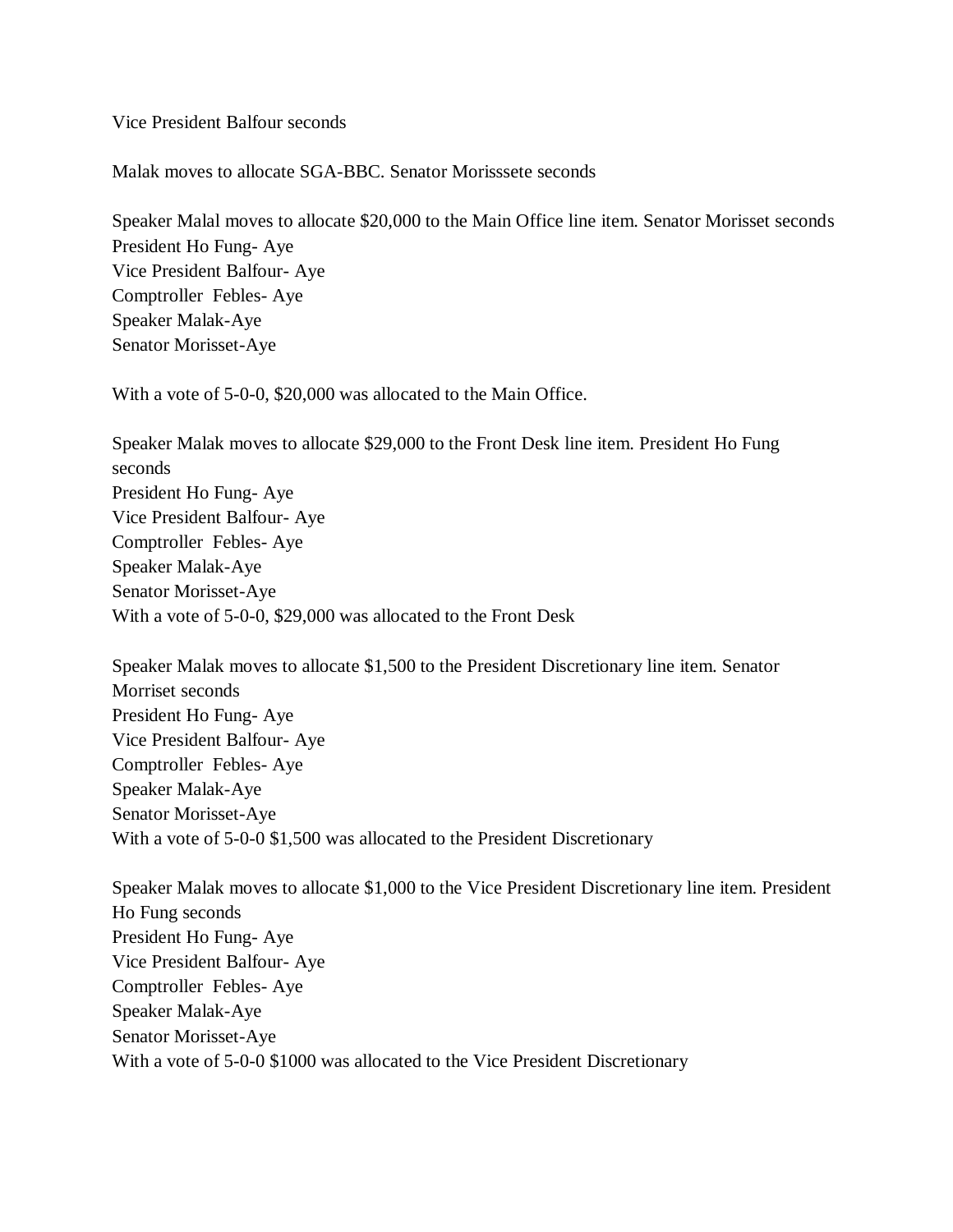Speaker Malak moves to allocate \$1,500 to the Senate Discretionary line item. Senator Morriset seconds President Ho Fung- Aye Vice President Balfour- Aye Comptroller Febles- Aye Speaker Malak-Aye Senator Morisset-Aye With a vote of 5-0-0 \$1,500 was allocated to the Senate Discretionary

Speaker Malak moves to allocate \$1297 to the Cabinet Discretionary line item. Senator Morriset seconds President Ho Fung- Aye Vice President Balfour- Aye Comptroller Febles- Aye Speaker Malak-Aye Senator Morisset-Aye With a vote of 5-0-0 \$1297 was allocated to the Cabinet Discretionary

Speaker Malak moves to allocate \$1,300 to the Elections Discretionary line item. Senator Morriset seconds President Ho Fung- Aye Vice President Balfour- Aye Comptroller Febles- Aye Speaker Malak-Aye Senator Morisset-Aye With a vite of 5-0-0 \$1,300 was allocated to the Elections Discretionary

Speaker Malak moves to allocate \$4000 to the Finance Committee line item. Senator Morriset seconds President Ho Fung- Aye Vice President Balfour- Aye Comptroller Febles- Aye Speaker Malak-Aye Senator Morisset-Aye With a vote of 5-0-0 \$4,000 was allocated to the Finance Committee

Speaker Malak moves to zero fund Graduate Student Funding line item. President Ho Fung seconds President Ho Fung- Aye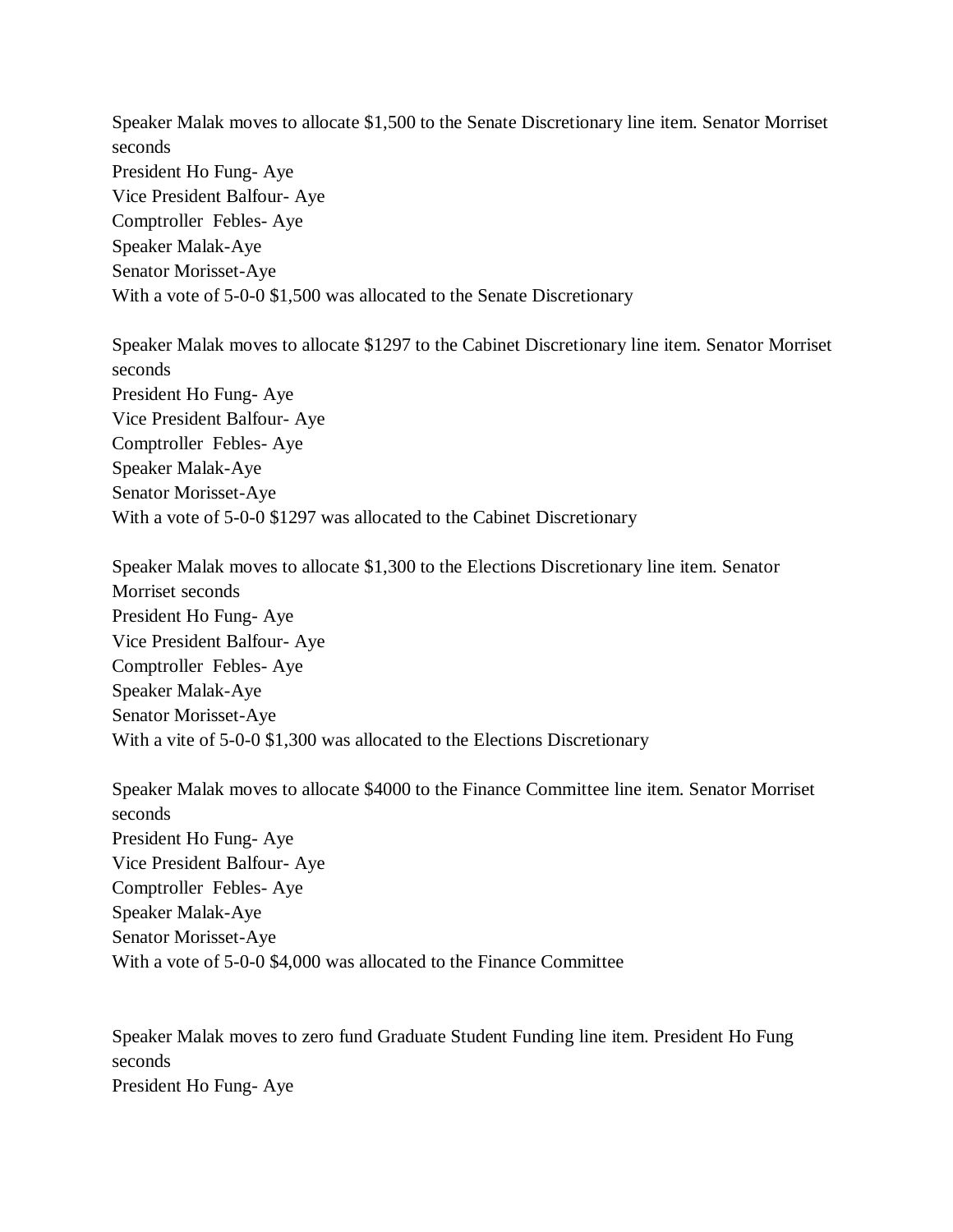Vice President Balfour- Aye Comptroller Febles- Aye Speaker Malak-Aye Senator Morisset-Aye With a vote of 5-0-0 the Graduate School funding was zero funded

Speaker Malak moves to allocate \$50,000 to Lectures line item. Senator Morriset seconds President Ho Fung- Aye Vice President Balfour- Aye Comptroller Febles- Aye Speaker Malak-Aye Senator Morisset-Aye With a vote of 5-0-0 \$50,000 was allocated to Lectures

Vice President Balfour moved to Zero Fund the Intern Program line item. Senator Morisset second the motion. President Ho Fung- Aye Vice President Balfour- Aye Comptroller Febles- Aye Speaker Malak-Aye Senator Morisset-Aye With a vote of 5-0-0 the Intern Program was zero funded

Speaker Malak moves to allocate \$13,000 to the Travel line item. Senator Morriset seconds President Ho Fung- Aye Vice President Balfour- Aye Comptroller Febles- Aye Speaker Malak-Aye Senator Morisset-Aye With a vote of 5-0-0 \$13,000 was allocated to Travel.

Speaker Malak moves to allocate \$1,500 to the Training & Workshops line item. Senator Morriset seconds President Ho Fung- Aye Vice President Balfour- Aye Comptroller Febles- Aye Speaker Malak-Aye Senator Morisset-Aye With a vote of 5-0-0 \$1500 was allocated to Training and Workshops.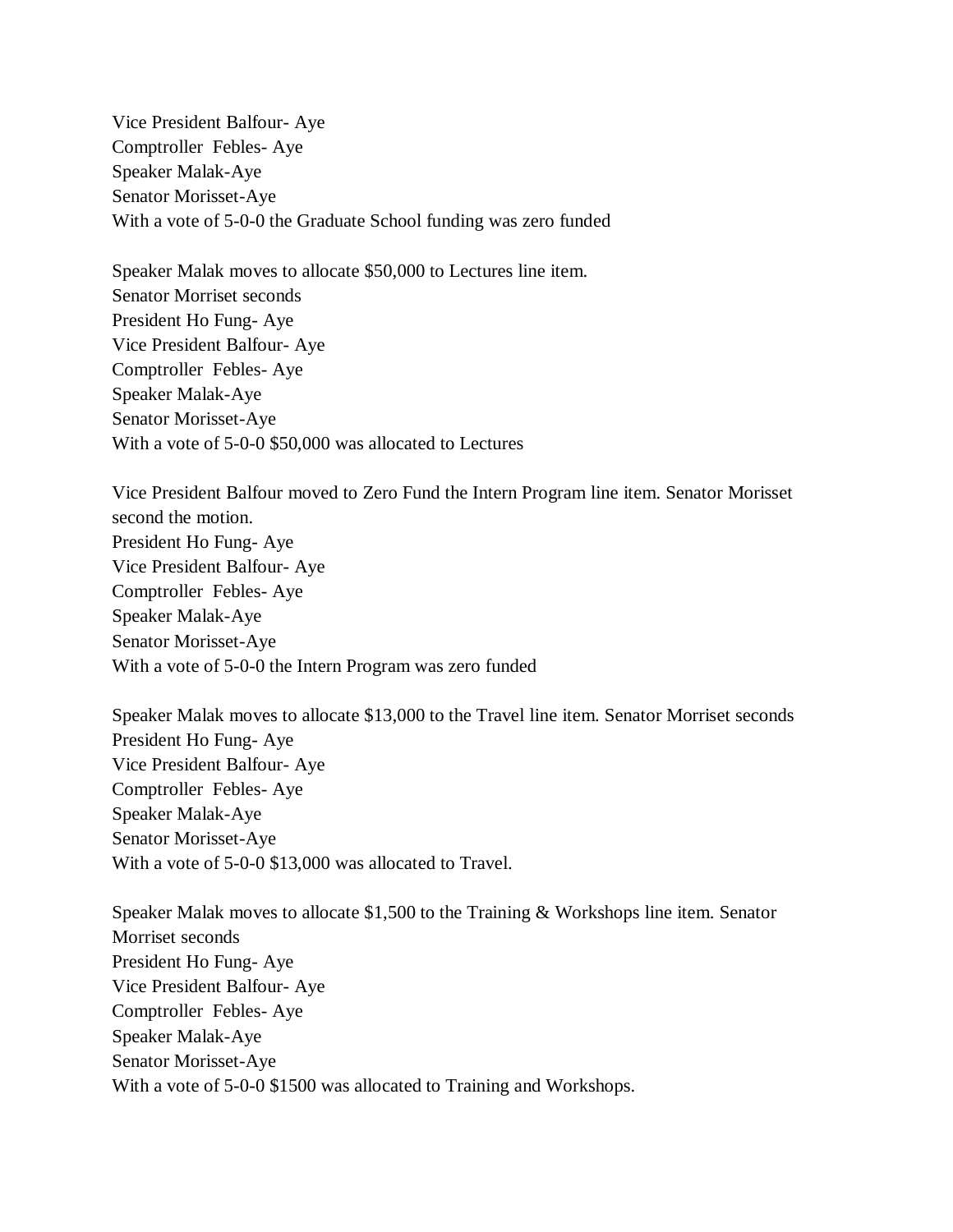Speaker Malak moves to allocate \$1000 to the Public Relations line item. Vice President Balfour seconds President Ho Fung- Aye Vice President Balfour- Aye Comptroller Febles- Aye Speaker Malak-Aye Senator Morisset-Aye With a vote of 5-0-0 \$1000 was allocated to Public Relations.

Speaker Malak moves to allocate \$9,500 to the Signature Events line item. Vice President Balfour seconds President Ho Fung- Aye Vice President Balfour- Aye Comptroller Febles- Aye Speaker Malak-Aye Senator Morisset-Aye With a vote of 5-0-0 \$9,500 was allocated to Signature Events

Vice President Balfour moves to allocate 9000 Senator Morisset seconds

Speaker Malak moves to zero fund affinity events Vice President Balfour seconds

Vice President Balfour moves to proviso organizations ….. Speaker Malak seconds President Ho Fung- Aye Vice President Balfour- Aye Comptroller Febles- Aye Speaker Malak-Aye Senator Morisset-Aye 5-0-0

Vice President Balfour moves to go into a 5 minutes discussion Speaker Malak seconds

Vice President Balfour moves to end discussion. Speaker Malak seconds

Vice President Balfour moves to allocate 142,000 to SGC BBC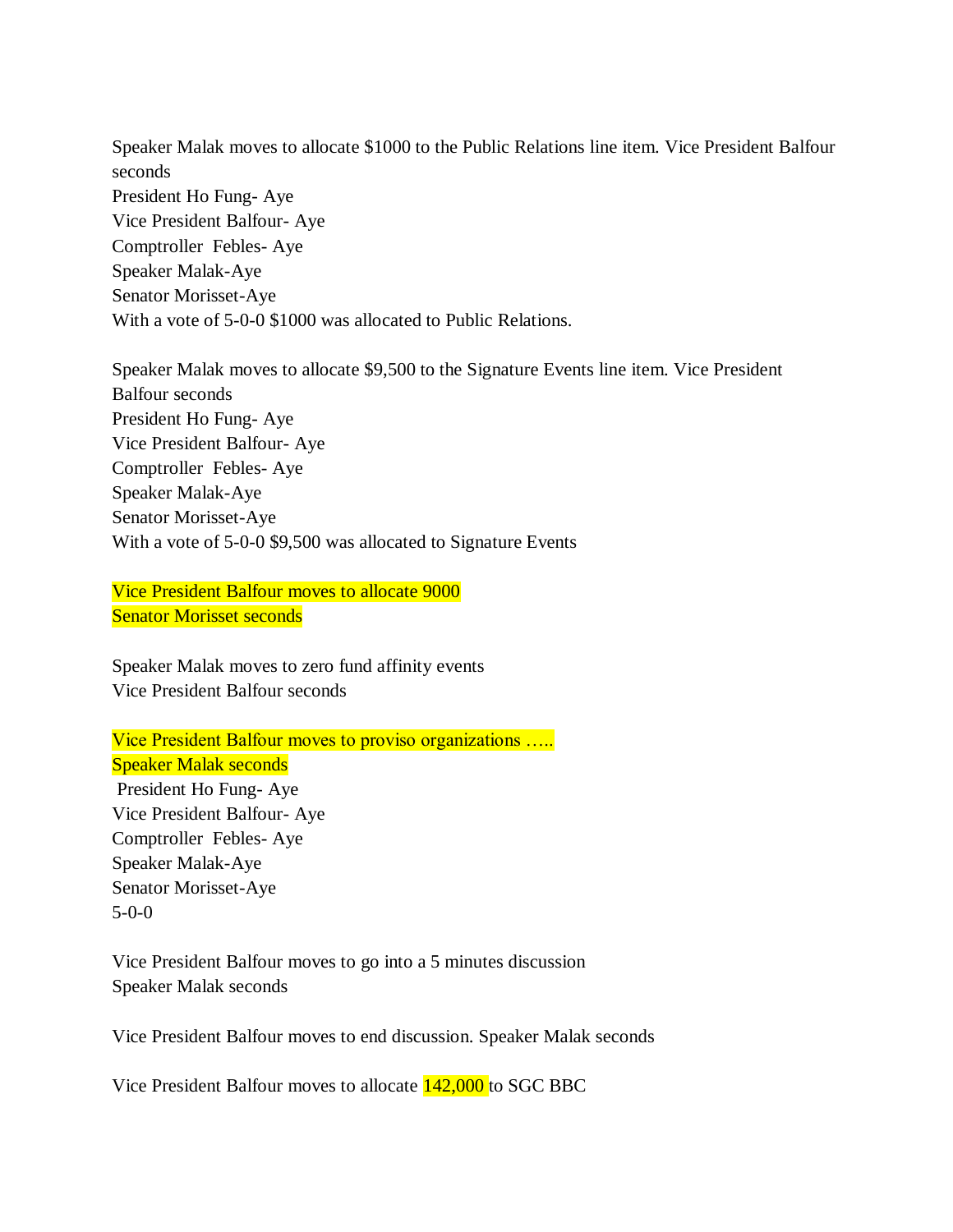Speaker Malak seconded

President Ho Fung-Aye Vice President Balfour-Aye Comptroller Febles-Aye Senator Morisset-Aye Speaker Malak-Aye

## **SGCBBC Budget Committee allocated x amount to SGCBBC**

**SOC** 

## **Leadership Banquet**

## **SGCBBC Emoluments**

President Ho Fung Vice President Balfour Comptroller Febles Senator Morisset Speaker Malak

## **SGCBBC Budget Committee allocated \$54,750 amount to SGCBBC Emoluments**

## **CL Programming**

## **Moved for a 10 mintues discussion Provisio for bayview programming**

## **General provision language**

Vice President moved to allocate \$ \$649,400 to the SGC BBC specific Budget. Speaker Malak seconded the motion. 5-0-0

## **Adjournment**